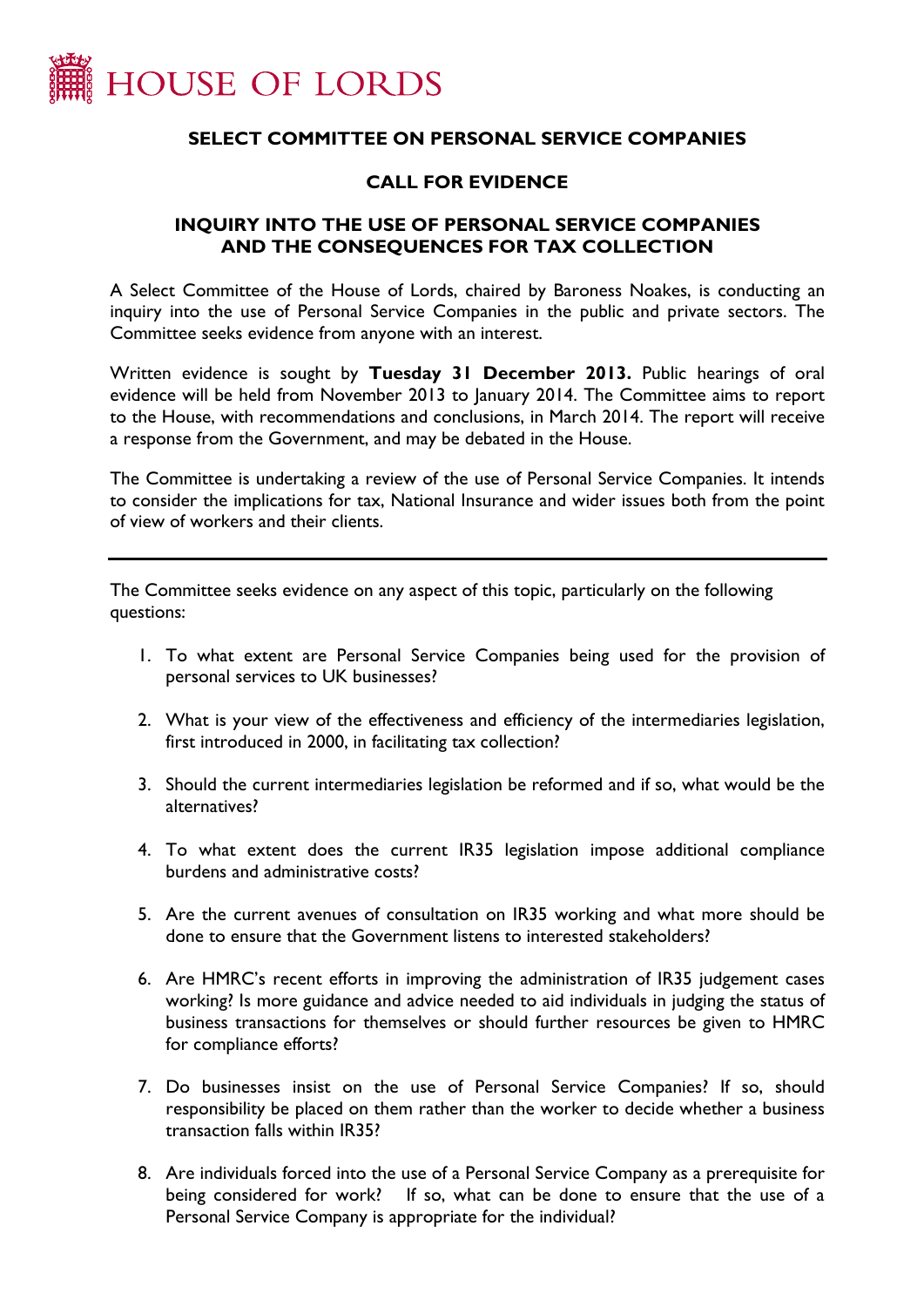- 9. To what extent are Personal Service Companies still used in the Public Sector? Should those engaged in public bodies and similar organisations be prevented from working through a Personal Service Company? If so, would the Public Sector experience difficulties in obtaining the skills and expertise that are needed?
- 10. What role do Umbrella companies play? To what extent are agencies encouraging individuals to enter into such structures?
- 11. Aside from the issues of Tax and National Insurance, what are the wider benefits and drawbacks for the individual of using a Personal Service Company?

You need not address all these questions